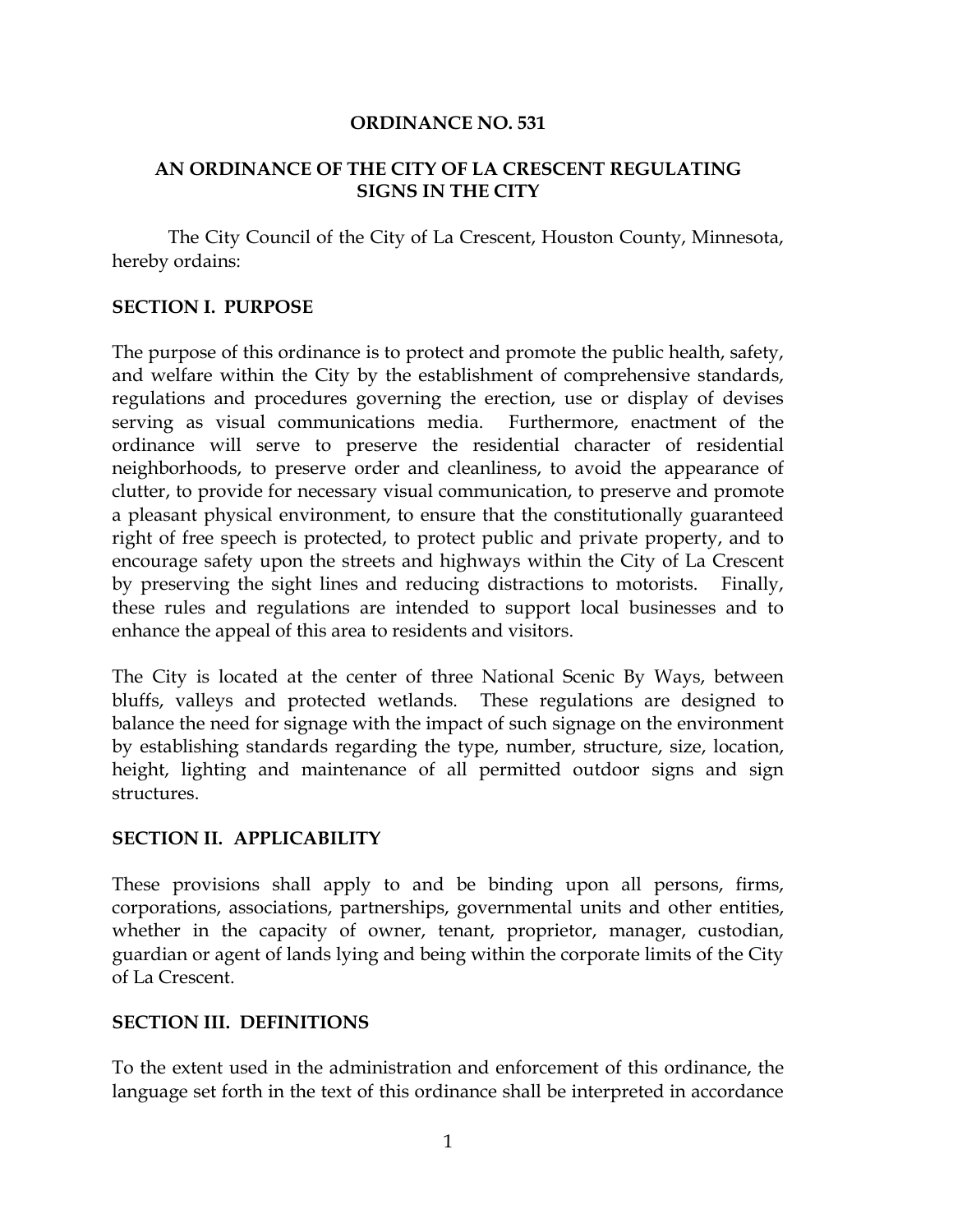with the following definitions. Other words shall have their common meaning. Words used in the present tense shall include the future; words used in the singular shall include the plural and the plural includes the singular.

Awning – A structure attached to a permitted building, extending over and designed to provide cover or shade for windows, entrances, exits or walkways. Similar to an attached canopy.

Banner – A flexible material on which copy, or graphics may be displayed.

Billboard - See Off-Premises Advertising Sign.

Building - Any structure erected for the support, shelter, or enclosure of persons, animal, chattels or movable property of any kind.

Business - Any establishment, occupation, employment or enterprise wherein merchandise is manufactured, exhibited or sold, or where services are offered for compensation.

Canopy - A roof-like structure either attached to or detached from a permitted building, open on all sides, other than where attached; which is located over and designed to provide cover for entrances, exits, walkways, and approved offstreet vehicle service areas.

Copy – Those letters, numerals, figures, symbols, logos and graphic elements comprising the content or message of a sign, excluding numerals identifying a street address only.

Dwelling - A building, or portion thereof, designed or used predominantly for residential occupancy of a continued nature, including one-family dwellings, two-family dwellings, and multiple family dwellings; but not including hotels, motels, commercial boarding or rooming houses, tourist homes and trailers.

Establishment - Any of the following definitions shall apply:

1. A distinct business entity situated in a single building;

2. A distinct business entity located in a structure attached to other similar structures by common walls and ceilings or floors, or attached by means of an enclosed arcade;

3. A distinct business entity contained within a single structure and not separated by walls other physical barriers but made distinct due to its existence as a single lease space and operation by separate entrepreneurs or by its singularity of purpose (such as clothing sales, furniture sales, and so on) carried on by a single or separate proprietor.

Fascia - A horizontal piece covering the joint between the top of a wall and the projecting eaves.

Home Occupation - An occupation or enterprise conducted in a dwelling unit that is located within a residential district. Such uses include professional offices, photo or art studios, or similar uses.

Industry - An enterprise that involves the production, assembly, processing or storage of materials, goods or products.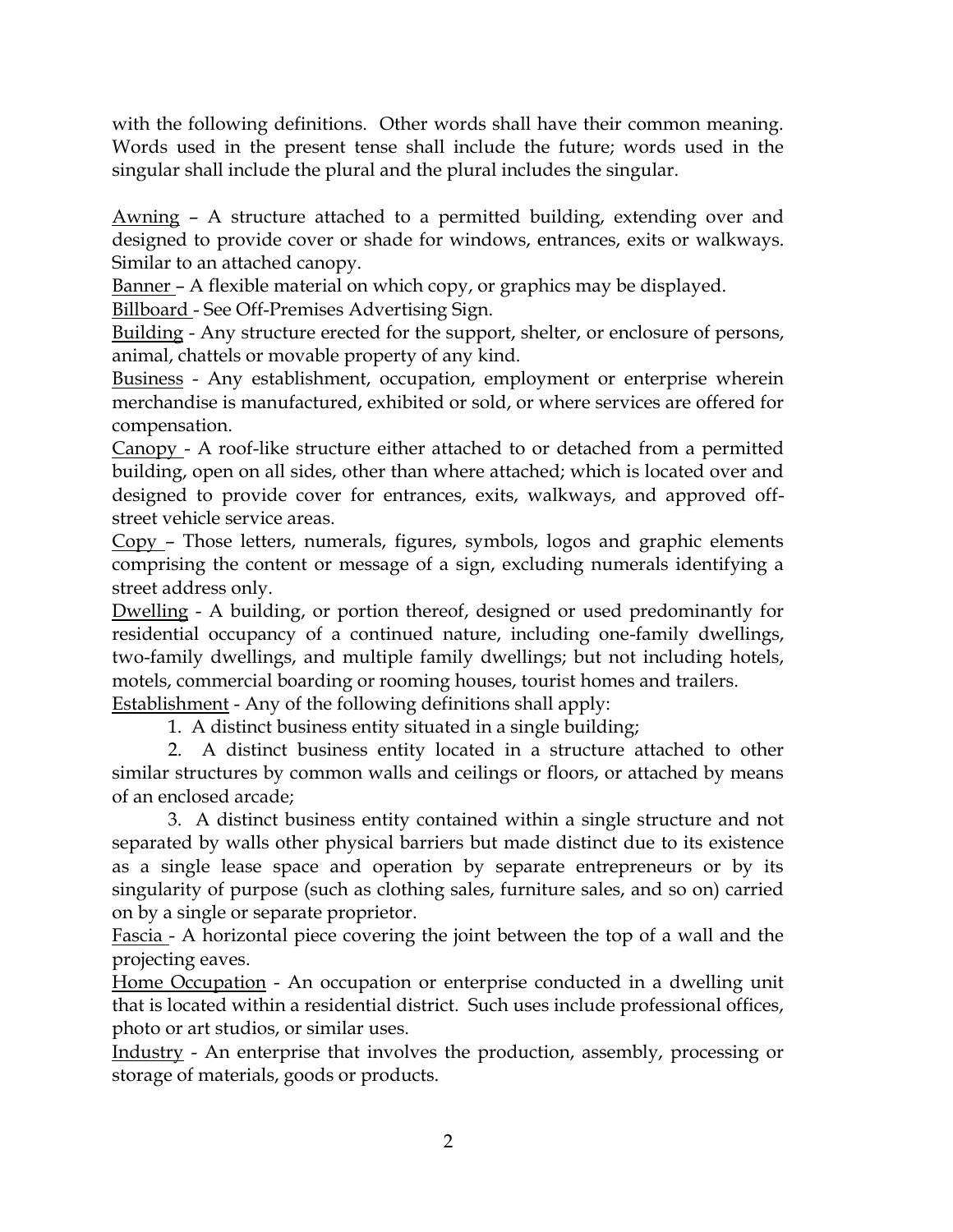Lot - A parcel or portion of land in a subdivision or plat of land separated from other parcels or portions by description, as on a subdivision or record of survey map or by metes and bounds for the purpose of sale or lease or separate use thereof.

Lot Line - A property boundary line of any lot held in single or separate ownership.

Off-Premise Advertising Sign - A sign structure advertising an establishment, merchandise, service or entertainment which is not sold, produced, manufactured or furnished at the property on which the said sign is located, e.g., billboards or outdoor advertising.

Pennant – Any lightweight plastic, fabric or other material, whether or not containing a message of any kind, suspended from a rope, wire, or string, usually in a series, designed to move in the wind. See also Sign, Animated.

Roof Line - The top edge of a peaked roof or, in the case of an extended façade or parapet, the uppermost point of said façade or parapet.

Setback - The minimum horizontal distance from a building, hedge, fence, wall or structure to the street or lot line.

Sign - Any device visible from a public place that displays either commercial or noncommercial messages by means of graphic presentation of alphabetic or pictorial symbols or representations. Noncommercial flags or any flags displayed from flagpoles or staffs will not be considered to be signs.

Sign, Animated. A sign employing actual motion, the illusion of motion, or light and/or color changes achieved through mechanical, electrical, or electronic means. Animated signs, which are differentiated from Electronic Message Center or Dynamic signs as defined and regulated by this Code, include the following types:

Environmentally Activated: Animated signs or devices motivated by wind, thermal changes, or other natural environmental input. Includes spinners, pinwheels, pennant strings, streamers and/or other devices or displays that

respond to naturally occurring external motivation.

Mechanically Activated: Animated signs characterized by repetitive motion and/or rotation activated by a mechanical system powered by electric motors or other mechanically induced means.

Electrically Activated: Animated signs producing the illusion of movement by means of electronic, electrical, or electromechanical input and/or illumination capable of simulating movement through employment of the

characteristics of one or both of the classifications noted below:

Flashing: Animated signs or animated portions of signs whose illumination is characterized by a repetitive cycle in which the period of illumination is either the same as or less than the period of non- illumination. For the purposes of this ordinance, flashing will not be defined as occurring if the cyclical period between on-off phases of illumination exceeds four (4) seconds.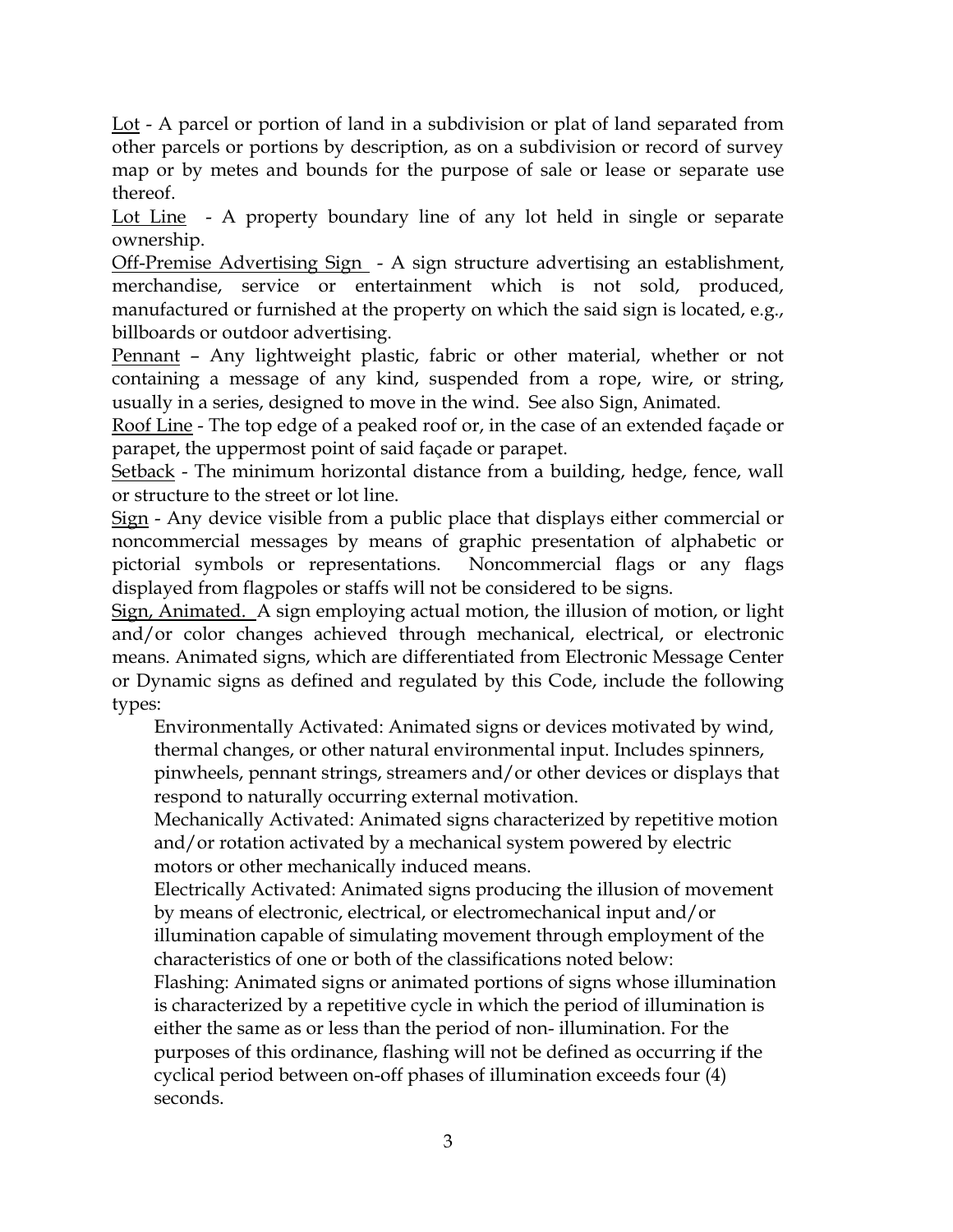Patterned Illusionary Movement: Animated signs or animated portions of signs whose illumination is characterized by simulated movement through alternate or sequential activation of various illuminated elements for the purpose of producing repetitive light patterns designed to appear in some form of constant motion.

Sign, Campaign - A temporary sign promoting the candidacy of a person running for a governmental office or promoting a position on an issue to be voted on at a governmental election.

Sign, Canopy or Awning - An identification sign affixed to or printed upon the visible surfaces of an attached or freestanding canopy, awning or marquee. Such identification signage shall be considered a type of wall sign provided the canopy, awning or marquee and the sign upon it meet the requirements set forth in Section VI.

Sign, Changeable Copy  $-$  A sign on which copy is changed manually in the field. Such signs may be portable or permanently installed.

Sign, Directional - A sign, the primary function of which is to provide locational directions.

Sign, Electronic Message Center (EMC) - An electrically activated changeable sign whose variable message and/or graphic presentation capability can be electronically programmed by computer from a remote location. Also known as a Dynamic Sign. EMCs typically use light emitting diodes (LEDs) as a lighting source.

Sign, Freestanding - A sign which is not affixed to any part of any building and which is rather supported by upright braces or posts placed in the ground.

Sign, Gross Surface Area of - The area of a sign face or element (which is also the sign area of a wall sign or other sign with only one face) shall be defined as the area of the smallest square or rectangle that will encompass the extreme limits of the writing, representation, emblem, or other display, together with any material or color forming an integral section of the background of the display or used to differentiate the sign from the backdrop or structure against which it is placed. Gross surface area of the sign does not include any supporting framework, bracing or decorative fence or wall when such supporting device otherwise meets the regulations of this Ordinance and is clearly incidental to the display itself. Where the sign faces of a double-faced sign are parallel or the interior angle formed by the faces is 45 degrees or less, only one display face shall be counted in computing the sign area. If the two faces of a double-faced sign are of unequal area, the area of the larger sign face shall be counted as the sign's area. In all other cases, the areas of all faces of a multi-faced sign shall be added together to compute the area of the sign.

Sign, Height of – The height of a freestanding sign shall be calculated from the point at which the signpost or posts meets or enters the ground, to the top of the uppermost component of the sign structure.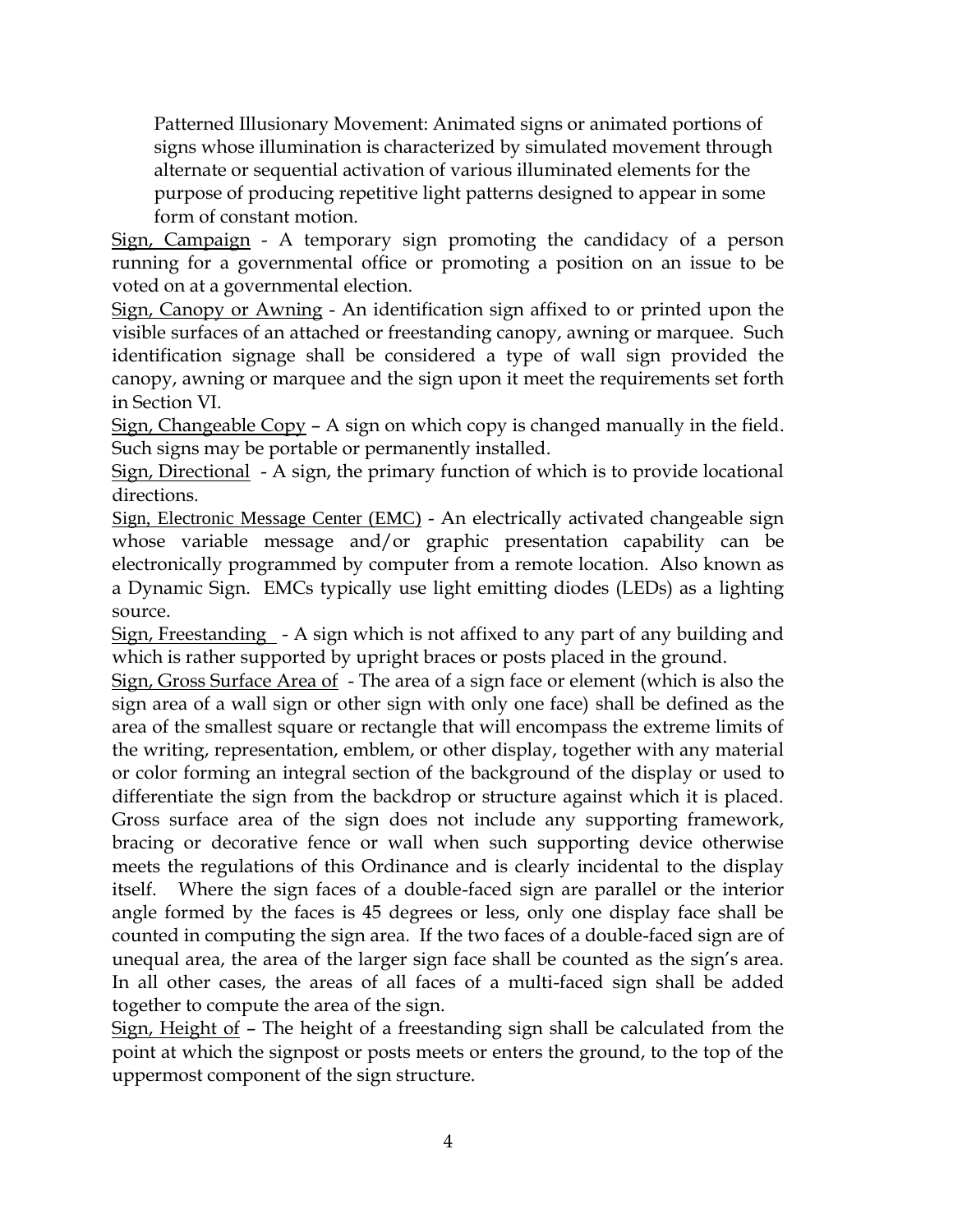Sign, Identification - A sign, the primary function of which is to identify an establishment located upon the premises where such sign is located, or to which such sign is affixed. Signs identifying industrial establishments may secondarily call attention to the products, goods or materials, which are produced, processed, assembled, or stored, upon the premises.

Sign, Illuminated - Any sign upon which artificial light is directed or which has an interior light source.

Sign, Incidental - A sign, generally informational, that has a purpose secondary to the use of the lot on which it is located. Examples: "Entrance", "Exit", "No Parking", "No Trespassing", "ATM", etc. No sign with a commercial message that is legible from a position off of the lot will be considered as incidental.

Sign, Noncommercial Opinion or Expression - A sign which does not advertise products, goods, businesses or services and which expresses an opinion, statement or point of view.

Sign, Portable - A sign mounted on a frame or chassis, designed to be easily relocated, and not meant to be permanently affixed to buildings, poles or the ground.

Sign, Projecting - A sign which is affixed to the wall of a building and which extends outward from the building wall.

Sign, Roof - A sign erected or attached in whole or in part upon the roof of a building, or a non-freestanding sign which projects above the roof line of the building to which it is affixed.

Sign, Snipe – A temporary sign or poster affixed to a tree, fence, utility pole or other vertical surface which is not intended to be a signboard.

Sign, Structure - The supports, uprights, bracing and framework for a sign including the sign surface itself. In the case of a wall sign, the sign surface constitutes the sign structure. In the case of a sign structure consisting of two or more sides, where the interior angle formed between any of the sides exceeds 45 degrees each side shall be considered a separate sign structure.

Sign, Temporary - A sign or advertising display that is not embedded in the ground or permanently mounted to a building or sign structure that is permanently embedded in the ground. Rummage/garage sale signs and retailers' signs temporarily displayed for the purpose of informing the public of a special event, grand opening, sale or special offer are examples of temporary signs.

Sign, Wall or Fascia - A sign that is in any manner affixed to any exterior wall of a building or structure and that projects not more than 18 inches from the building or structure wall, including signs affixed to architectural projections from a building provided the copy area of such signs remains on a parallel plane to the face of the building facade or to the face or faces of the architectural projections to which it is affixed.

Sign, Window – A sign installed inside a window and intended to be viewed from the outside. Window graphics are to be considered window signs and are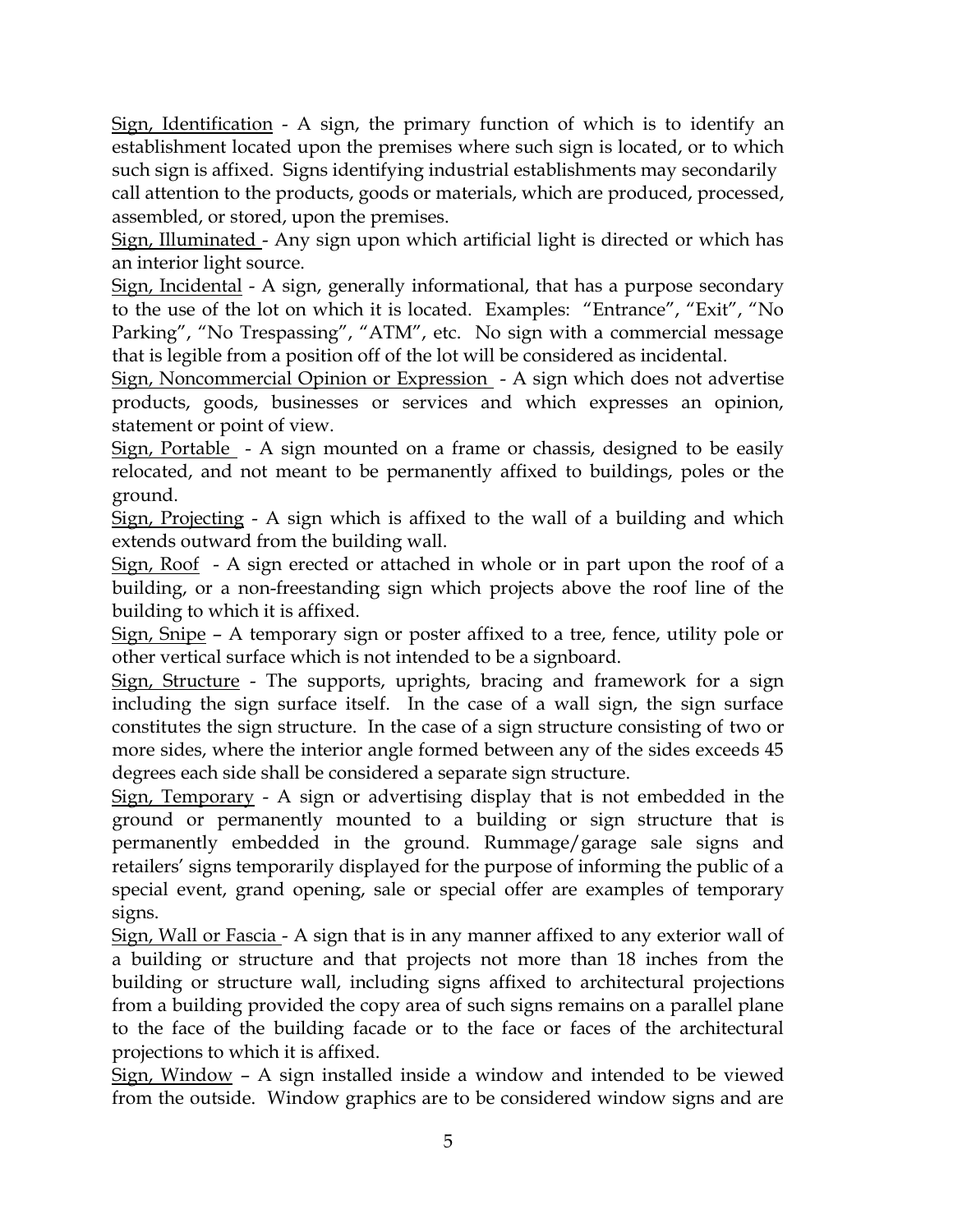subject to the applicable standards. Signs propped in, or taped to, windows and not permanently mounted, are considered to be temporary signs.

Spinner – Any device consisting of lightweight vanes that are designed to revolve or attract attention in general. Also referred to as a pinwheel. See Signs, Animated.

Streamer – Any fluttering or flexible material designed to move in the wind and to attract attention. Usually made of a lightweight plastic, fabric or other material and suspended in serial fashion from a rope, wire or string. See also Signs, Animated.

Street Line - The common boundary line of a street right-of-way and abutting property.

Use - the purpose or activity, for which the land or building thereon is designed, arranged or intended, or for which it is occupied or maintained.

Wall Area – The square footage of the side of a building, including doors and windows, taking into account only the first two stories. The fascia is considered to be part of the wall. Each street frontage is considered separately when determining whether or not size limitations are being met.

# **SECTION IV. GENERAL SIGN STANDARDS**

General sign standards apply to all permitted and legal nonconforming signs.

- A. Construction and Attachment All signs in the City shall be designed and constructed or affixed to buildings in such a manner as to comply with the most current State of Minnesota building codes as they pertain to signage. All electrical aspects thereof are to be consistent with and as required by the State of Minnesota Electrical Code.
- B. Maintenance All signs shall be maintained and repaired, as necessary, to keep them in good repair. Any sign or sign structure which may be, or may hereafter become rotted, unsafe or unsightly shall be repaired or removed by the licensee, owner, or agent of the owner of the property upon which the sign stands upon written notice of the Building Official. Window graphics must not become unsightly or illegible. Chipped or peeling areas must be removed, repaired or replaced.
- C. Sign Area The gross surface area of signs shall be no greater than as specified herein (see Sections V and VI).
- D. Sign Height The height of the top edge of a freestanding sign shall not exceed the limits as specified herein (Sections V and VI). Furthermore, the height of the lowest edge of a projecting sign shall be no lower than as specified herein (Sections V and VI).
- E. Setbacks All signs shall be setback on the front, rear and side yards as stated in Section VI. At the discretion of the Building Official, setbacks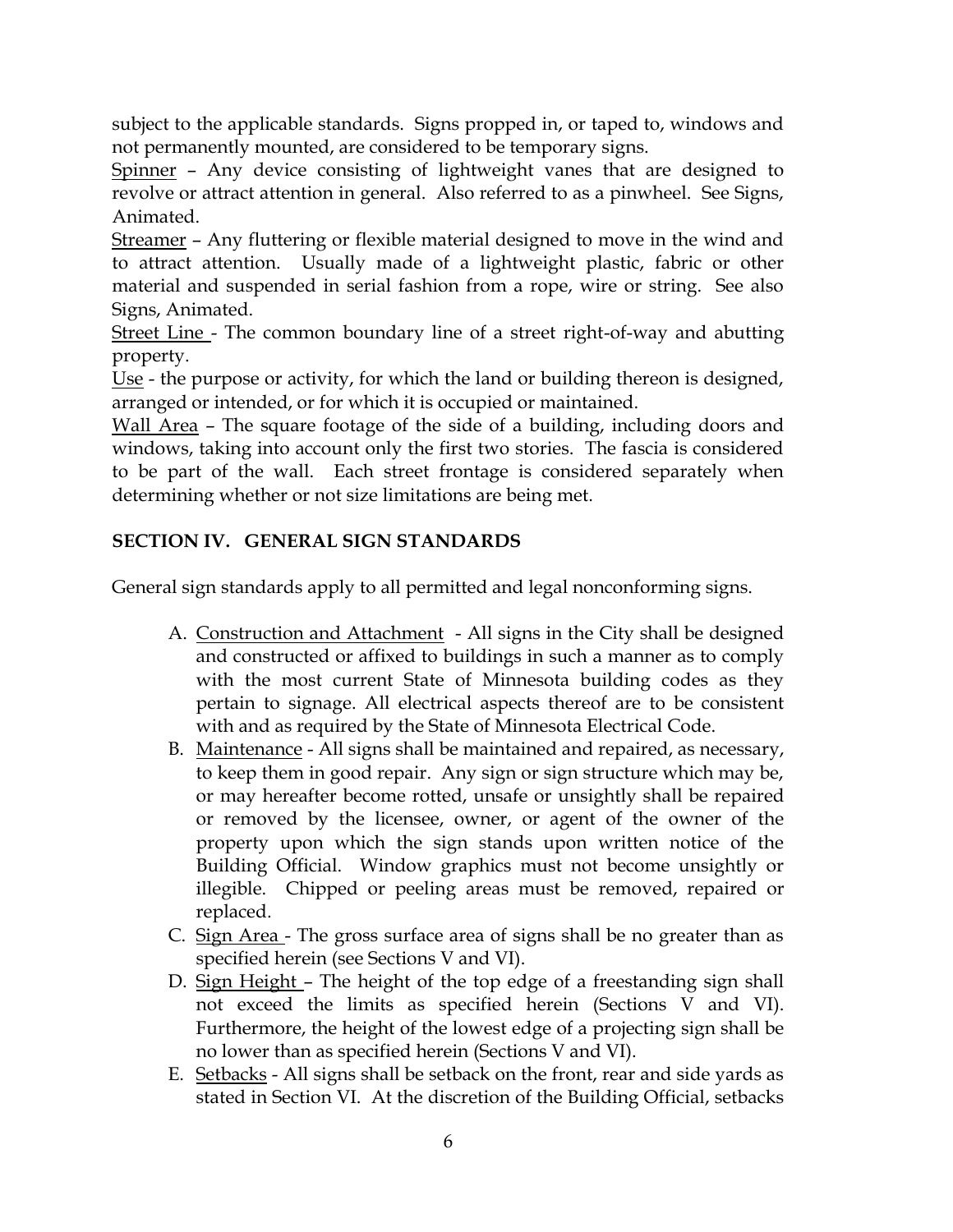in any district may be increased at intersections or other areas where signs may obstruct vehicular sight lines.

- F. Illumination All illuminated signs shall have a shielded light source and concealed wiring and conduit and shall not interfere with traffic signalization. The beam of light shall not shine directly upon any part of a residence or into the street. No revolving beams or beacons shall be used. Signs with light sources or reflective qualities of such brightness that constitute a hazard or nuisance as determined by the building official are prohibited.
- G. Electronic Message Centers All EMC signs shall comply with the following special requirements:
	- a. Such signs may be used only to advertise activities and events conducted on the premises or activities and events off premises if the off premises activities and events being advertised are taking place on a contiguous lot. The signs may also be used to present time, date, temperature, or information concerning civic events.
	- b. Signs may have multiple static displays or segmented messages, subject to all of the following restrictions:
		- i. Each change of message shall be accomplished in one (1) second or less.
		- ii. Each message shall remain in a fixed position for at least eight (8) seconds.
		- iii. Fade or dissolve techniques employed during transition may not have the appearance of moving text or images.
	- c. Brightness: not to exceed .3 foot-candles above ambient light. Such measurements are to be taken using a foot-candle meter at an appropriate distance, depending on sign area, from the sign. (See table below.) Signs shall be equipped with automatic dimmer controls to automatically adjust brightness in correlation with ambient light conditions.
	- d. The following display features and functions are prohibited: continuous scrolling and/or traveling, flashing, spinning, rotating, and similar moving effects, and all dynamic frame effects or patterns of illusory movement or simulating movement. Full motion video or film display via an electronic file imported into the EMC software or streamed in real time into the EMC is also prohibited.
	- e. Signs must be equipped with a feature that will turn off the display if the sign malfunctions.
	- f. EMC signage must be placed at least 50 feet from a residential lot line.
	- g. Brightness Measurement Table: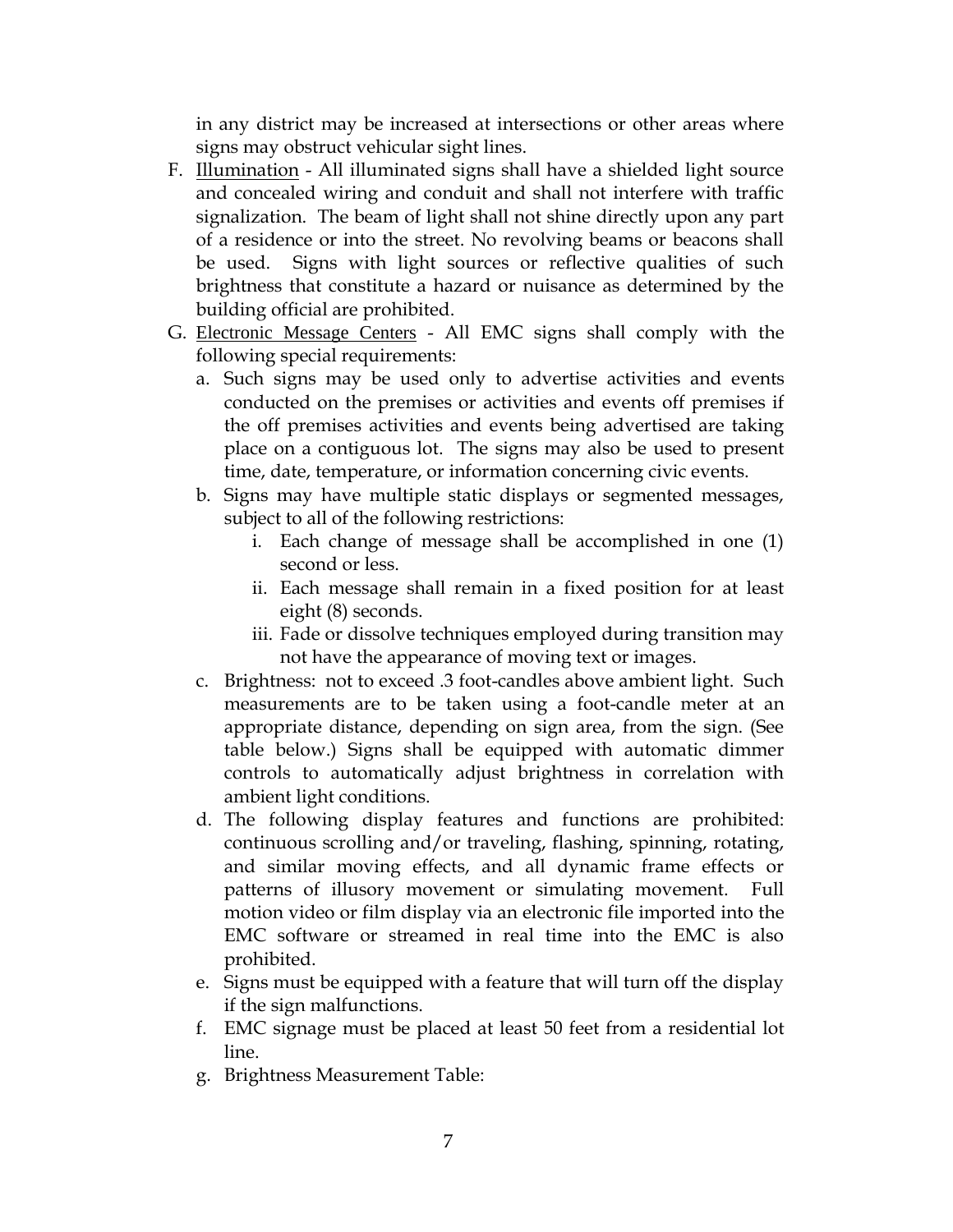| Sign Area<br>(square feet) | Measurement<br>Distance (feet) | Sign Area<br>(square feet) | Measurement<br>Distance (feet) |
|----------------------------|--------------------------------|----------------------------|--------------------------------|
| 10                         | 32                             | 55                         | 74                             |
| 15                         | 39                             | 60                         | 77                             |
| 20                         | 45                             | 65                         | 81                             |
| 25                         | 50                             | 70                         | 84                             |
| 30                         | 55                             | 75                         | 87                             |
| 35                         | 59                             | 80                         | 89                             |
| 40                         | 63                             | 85                         | 92                             |
| 45                         | 67                             | 90                         | 95                             |
| 50                         | 71                             | 95                         | 97                             |
| 55                         | 74                             | 100                        | 100                            |

- H. Placement of Signs No sign shall obscure any traffic-control signal from the vision of any motorist in a moving traffic lane or be placed within 150 feet of such signal. Signs shall not be attached to public utility poles, fences or other vertical surfaces, which are not intended to be signboards. No signs shall be placed within the public right-ofway, nor shall any sign obstruct access to fire escapes of required windows, doors, exits or standpipes. Signs erected or affixed on roofs are prohibited, as are wall signs that project more than 12 inches above the building soffit or eave height. Signs and/or logos shall not be painted directly upon any natural surface such as rocks or trees, nor shall any signs be painted directly on the roof or walls of a building.
- I. Content of Signs Except for traffic signs and legal notices, no sign visible from the street shall use words, phrases, symbols or characters with the intent of simulating a public safety warning or traffic sign. No signs shall contain images, profanity or other language that is considered to be obscene or offensive to the general public.
- J. Sign Labeling Every freestanding on- or off-premises sign structure erected in the City shall have noted, in a conspicuous place thereon, the name of the firm that manufactured the sign and the permit number. Wall, window and awning or fascia signs are exempt from this requirement.
- K. MNDOT Compliance If approval from MNDOT (Minnesota Department of Transportation) is required, evidence of such approval must be submitted as part of the City of La Crescent sign permit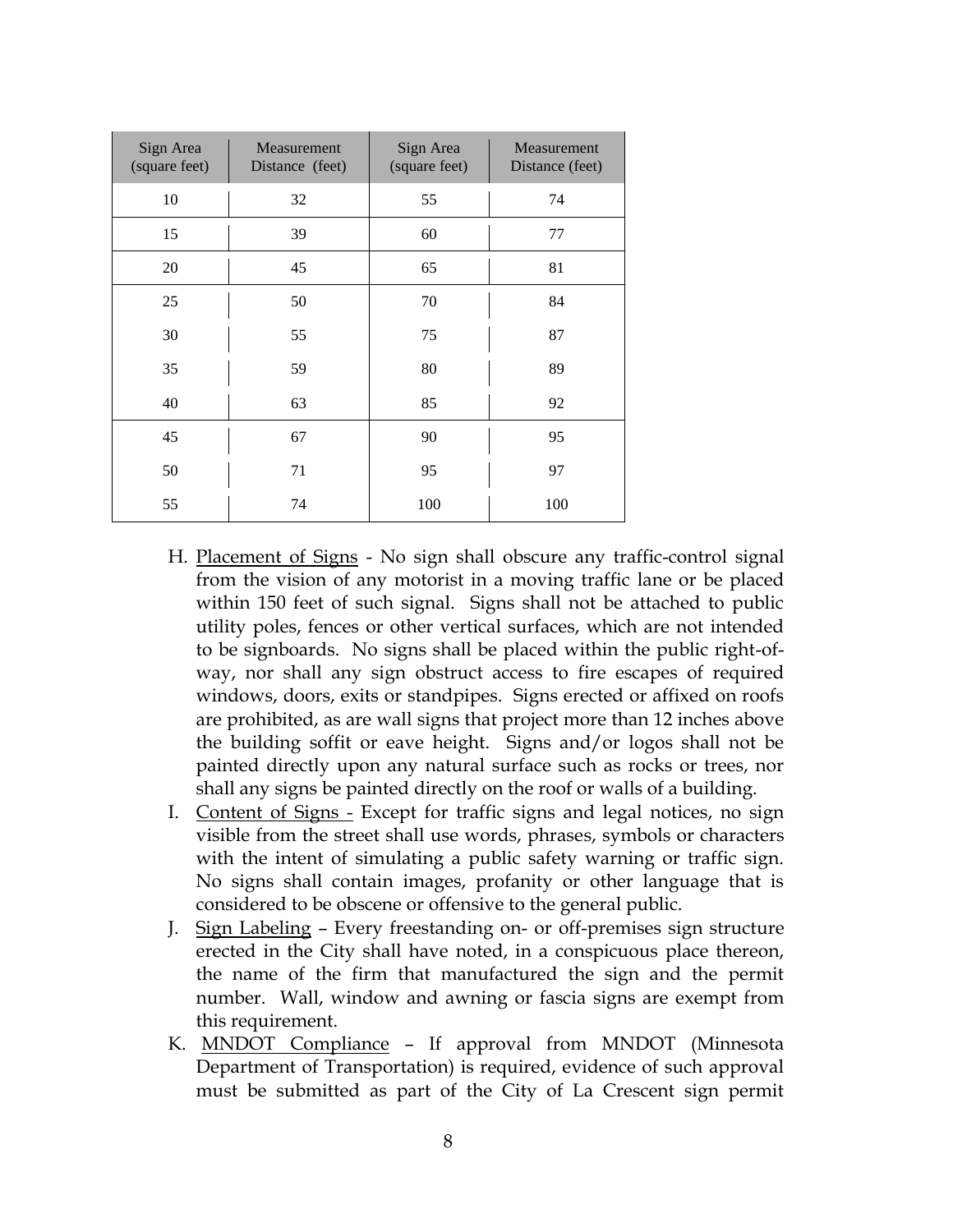application. MNDOT approval does not supersede or in any way replace City approval that in all cases will still be required.

### **SECTION V. ALLOWED SIGNS - No Permit Required**

The following types of signs do not require a permit as long as they comply with the general sign standards set forth in Section IV. Some additional restrictions may apply and are herein described.

- A. Governmental Signs Signs erected by the City or other governmental agency (school district) identifying and/or informing residents and visitors of the location of municipal and other public buildings, as well as signs advertising the City. The square footage and height of any such sign shall not exceed the dimensions outlined for signage in the Central Business District, and all relevant setback requirements for the district shall be followed.
- B. House/Name/Address Signs Identification signs, clearly displaying street addresses of properties, not to exceed 2 square feet in area for each dwelling unit. For the benefit of emergency and delivery personnel, house numbers must be written in numeric symbols of at least 4" in height. The numbers must be placed in such a way as to be clearly visible from the street. The best location is on the home itself.
- C. Legal Notices Legal notices, danger and other such temporary, emergency or non-advertising signs as may be approved by the City Building Official.
- D. Noncommercial Opinion or Expression Signs One sign is allowed on any property, with the consent of the property owner; provided that it is not an illuminated sign, it does not exceed 4 square feet, it is erected and maintained in accordance with General Sign Standards (Section IV), and it is not otherwise prohibited by City Ordinances.
- E. Religious/Patriotic Signs Decorations connected with civic, patriotic or religious holidays.
- F. Incidental Signs Incidental signs, provided that they are limited to less than 4 square feet in area.
- G. Outdoor Product Price Signs Such signs are allowed provided that they are contained in a freestanding low profile (less than 4 feet in height) display, and each sign is no larger than 1 square foot in area. This applies only to products displayed for sale or dispensed outdoors.
- H. Temporary Signs Temporary signs are allowed as follows:
	- a. Garage or Rummage Sale Signs Garage or rummage sale signs are allowed on the day of the sale only and must be removed within 24 hours of the conclusion of the sale. The signs may be placed on the premises of the sale or on other privately-owned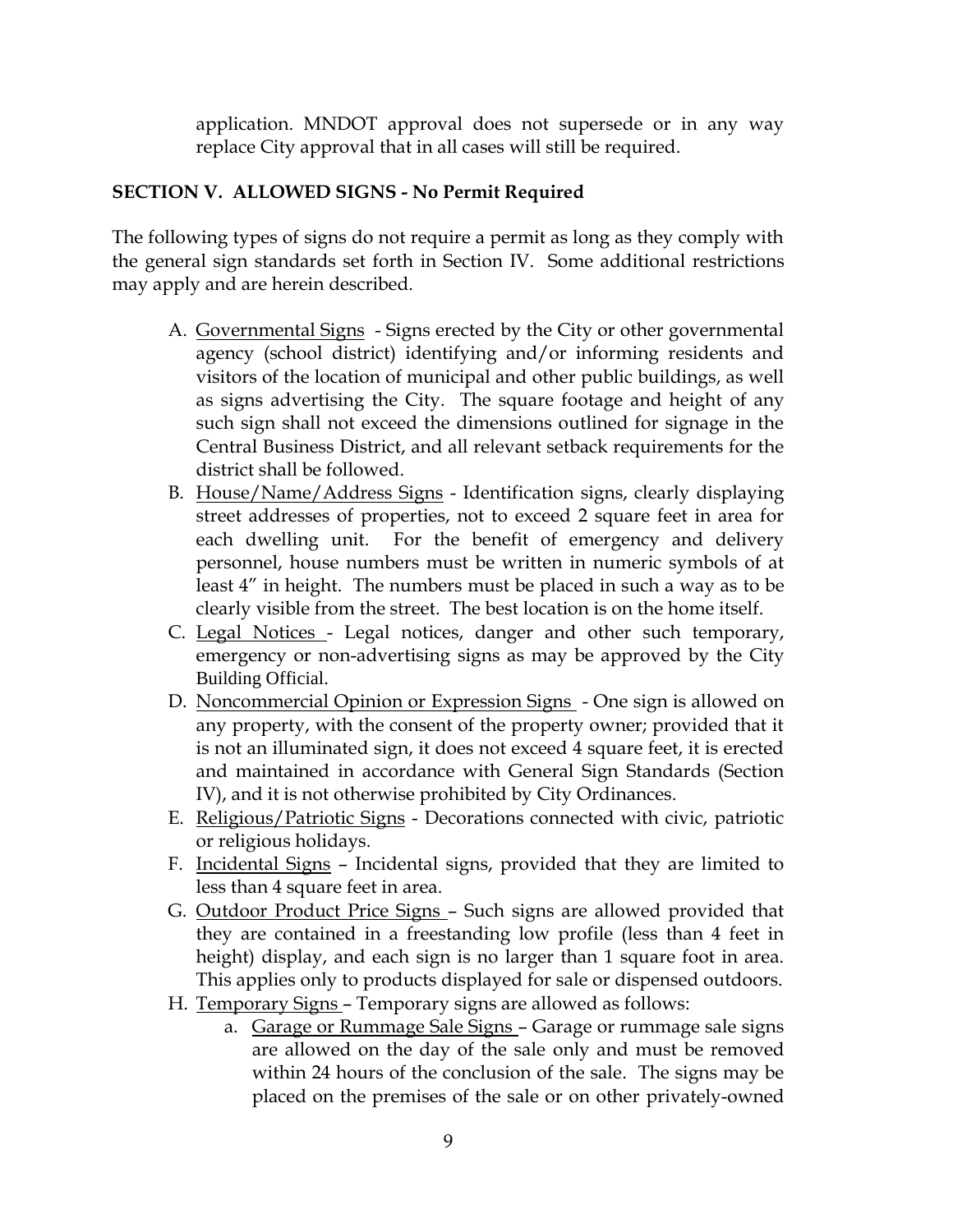property with the permission of the property owner. No signs shall be affixed to utility poles, traffic signs or other vertical surfaces in the public right of way.

- b. Construction Signs Contractor signs are allowed on any property where a building permit has been issued. The sign area of such signs shall not exceed 16 square feet in the aggregate for single residential lots and 30 square feet in the aggregate for multiple residential lots or a residential subdivision. Signs shall be removed upon building completion.
- c. Political Signs Portable and freestanding campaign signs of any size are allowed pursuant to MN Statutes Chapter 211B.045 from the period August 1 through 10 days after the election. Freestanding campaign signs may be installed only upon private property with the permission of the property owner who shall be responsible for removal thereof. The candidate or his agents shall be held responsible for any improperly placed or otherwise illegal campaign signs.
- d. Portable Signs Portable signs are allowed for up to twenty (20) days in one location provided they: are less than 36 square feet on each face; are placed on private property; do not obstruct the view of motorists; are either not externally illuminated or, if internally illuminated, are not operated between the hours of 10 PM and 6 AM; and comply with all other parameters of the sign ordinance.
- e. Real Estate Signs Temporary freestanding or wall signs for the purpose of selling or leasing individual lots or entire buildings; provided that such signs shall not exceed 9 square feet in area for single residential lots and 32 square feet in area for multiple residential lots, residential subdivisions or commercial and industrial property. Only one such freestanding or wall sign is permitted for each property. The sign must be removed within 10 days following the lease or sale. Temporary freestanding offsite real estate signs announcing an "open house" or similar activity for the purpose of showing or displaying a home for sale are permitted provided that: the off-site sign is located on privately-owned residential property and there is no objection to the display of the sign on the part of that property owner, the off-site sign is displayed only during the time of the "open house" or showing, and the size of the off-site sign does not exceed 6 square feet in area.
- f. Sidewalk Signs One sidewalk sign per business location is allowed in all but residential districts. Sidewalk signs must not exceed 6 square feet in area, may not take up more than one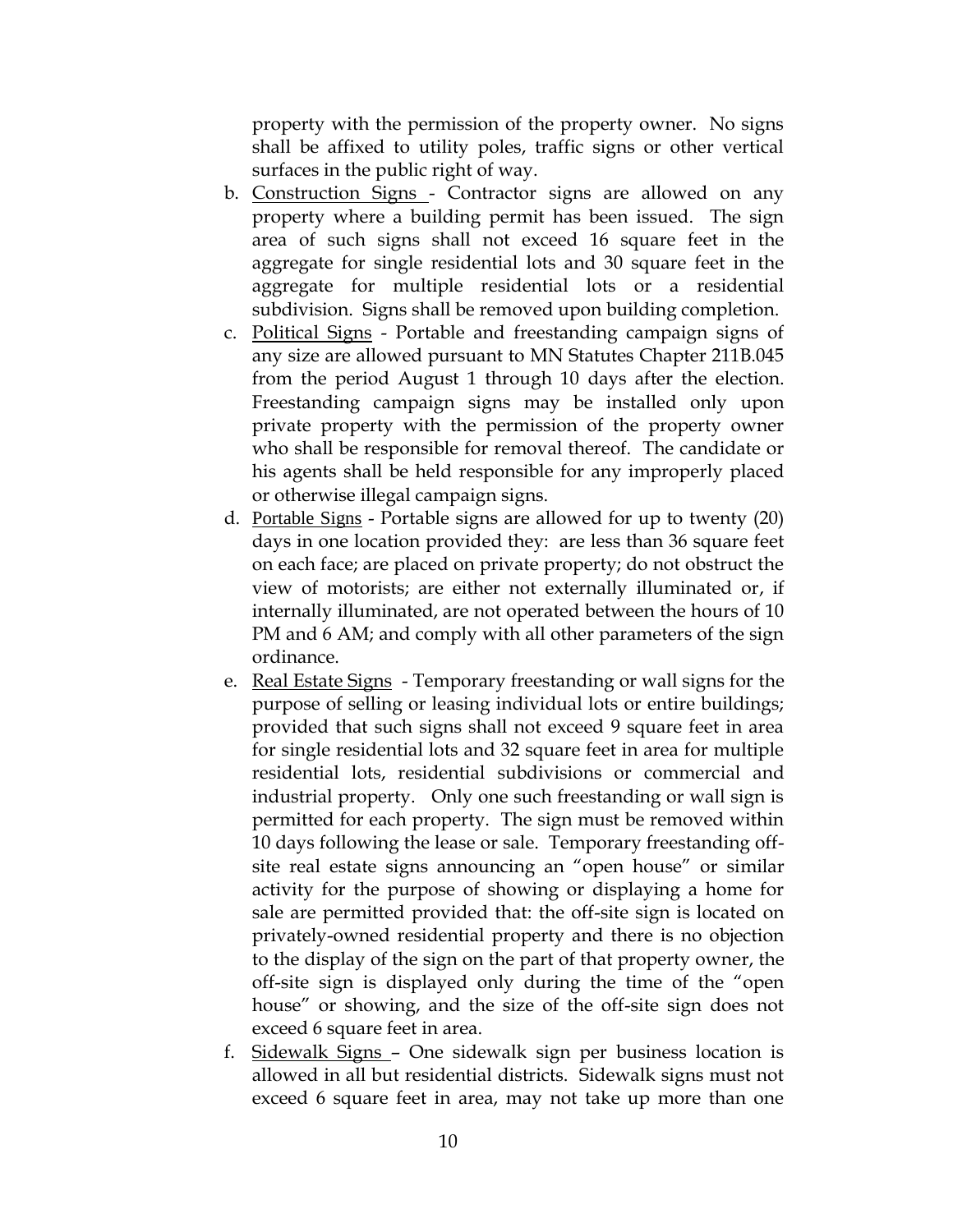quarter of the sidewalk area and must be made of weatherproof material. A sidewalk sign may only be displayed during normal working hours of the business being advertised.

- g. Special Promotion, Event and Grand Opening Signs Signs, streamers, pennants or banners temporarily displayed to advertise special promotions, sales, events and grand openings shall be permitted for nonresidential uses in a residential district, and in all commercial and industrial districts subject to the following limitations:
	- i. Such signs shall be permitted only on the premises of the event, sale or grand opening.
	- ii. Any sign remaining for an uninterrupted period of more than 60 days, or erected more than 2 times per year, shall be considered a permanent sign, and will require a permit. Businesses with frequent promotions are encouraged to use permanently installed changeable copy signs.
	- iii. The total area of all such signs shall not exceed 4 square feet in any residential district, and 20 square feet in the central business, commercial or industrial districts.
	- iv. All such signs or banners shall be securely fastened to walls, to the ground or to other fixed surfaces so that they remain in place, in good repair, for the duration of the event, sale or promotion. Temporary window signs are permitted if they are fastened to, or set against, the interior of the window.
- h. Seasonal lighting and/or displays.
- I. Traffic Signs All official traffic signs legally erected by, pursuant to and consistent with Federal Highway regulations and the laws and regulations of the State of Minnesota and/or the City of La Crescent.

### **SECTION VI. ALLOWED SIGNS – Permit Required**

The following types of signs must comply with the General Sign Standards outlined above as well as the restrictions outlined below and require a permit from the City. See SECTION X. Permit Process. Electronic Message Center (Dynamic) signage is allowed only in the Commercial/Industrial District.

- A. Central Business District
	- 1. Freestanding Signs One on-premise freestanding sign per building, provided that said sign does not exceed 48 square feet in area for a single tenant building or 60 square feet in area for a multiple tenant building. Signs shall not exceed 15 feet in height.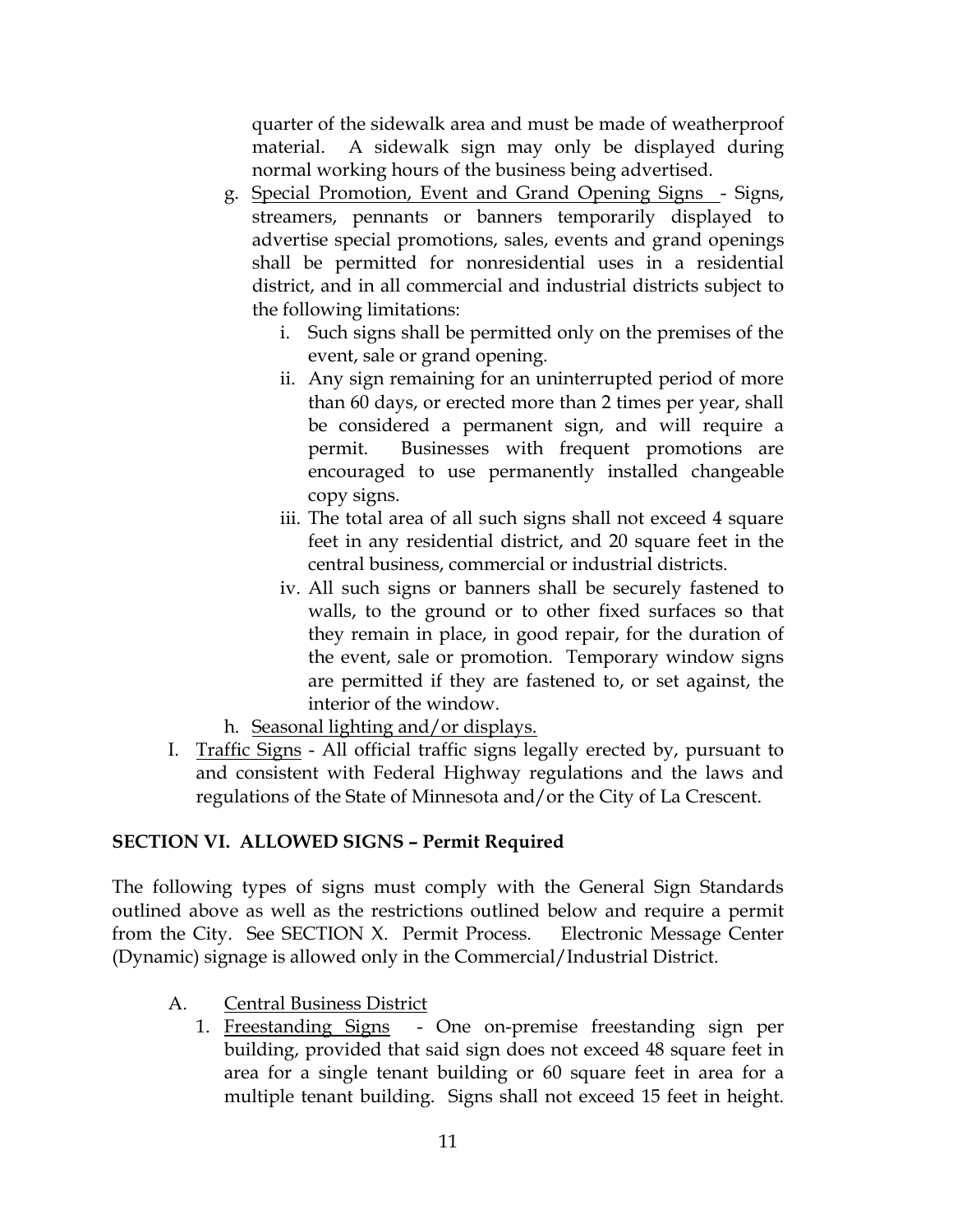Posts or anchoring mechanisms for the sign shall not be located on public property. Front, rear and side back setback requirements for the District must be followed when positioning sign. Posts or anchoring mechanisms for the sign shall not be located on public property.

- 2. Wall or Fascia Signs Wall signs are permitted on each street frontage provided that the area of all signage on each street or alley frontage does not exceed 25 percent of the wall area. This limitation is to be applied individually to each street frontage. Additionally, wall signs not exceeding 10 percent of said wall are permitted on each building frontage abutting a public parking lot accommodating 25 or more cars providing that all land abutting all sides of the parking lot is either public right-of-way or commercially zoned property.
- 3. Projecting Signs A projecting sign may not exceed 20 square feet in area, nor may it project more than 6 feet out from the wall to which it is affixed. No projecting sign shall extend beyond the curb line of any public street or right-of-way. Projecting signs must maintain a minimum clearance between the bottom of the sign and the finished grade of 8.5 feet.
- 4. Window Signs Window signs are permitted provided that the area of the signage does not exceed 25 percent of the window area; and that the total area of all window, wall and fascia signage on the same street frontage does not exceed 25 percent of the wall area. Windowpanes on entrance doors may not have more than 25% of the gross surface area of the glass pane covered by signage in order to avoid obstructing the view of persons entering and exiting the building.
- 5. Canopy or Awning Signs Canopy or awning signs shall not exceed 75 percent of the exterior, viewable surfaces of the canopy or awning. In the case of a canopy or awning that is attached to the building, the area of canopy/awning signage, together with the area of all wall, window and fascia signage on the same street frontage, shall not exceed 25 percent of the wall area.
- 6. Off-Premises Signs Off premise or billboard signs shall only be allowed in the Central Business District on a modified "cap and replace" bases as defined in VI(B)(6).
- B. Commercial and Industrial Districts
	- 1. Freestanding Signs One on-premises freestanding sign per building is permitted provided said sign does not exceed 150 square feet in area, 25 feet in height, and is not placed closer than 10 feet from any street right-of-way. The freestanding sign described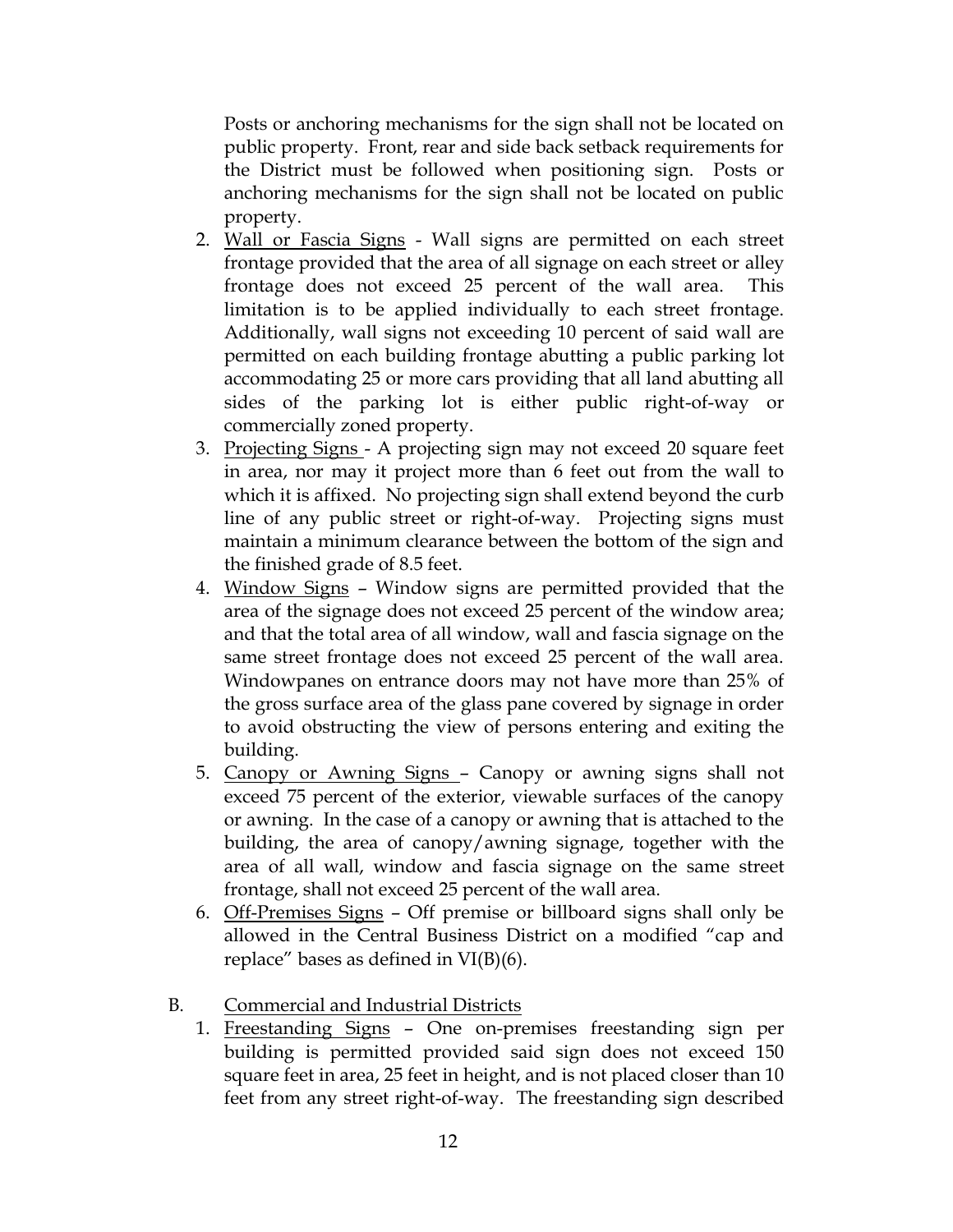herein may contain off-premises advertising if the freestanding sign complies with the requirements of this provision and the off premises establishment advertised is located on a lot that is immediately adjacent to the lot on which the freestanding sign is located. Front, rear and side back setback requirements for the District must be followed when positioning sign. Posts or anchoring mechanisms for the sign shall not be located on public property.

- 2. Projecting Signs Projecting signs are allowed when the sign is to be attached to a building that has a setback of 10 feet or less from the street right-of-way. Such projecting signs shall not overhang the right-of-way. A projecting sign may not exceed 24 square feet in area and must maintain a minimum clearance between the bottom of the sign and the finished grade of 8.5 feet.
- 3. Wall or Fascia Signs Wall signs are permitted on each street or alley frontage provided said signs do not exceed 25 percent of the wall area. This limitation is to be applied individually to each street frontage. Additionally, wall signs not exceeding 10 percent of said wall area are permitted on each building frontage abutting a public parking lot accommodating 25 or more cars providing that all land abutting all sides of the parking lot is either public right-ofway or commercially zoned property.
- 4. Window Signs Window signs are permitted provided that the area of the signage does not exceed 25 percent of the window area; and that the total area of all window, wall and fascia signage on the same street frontage does not exceed 25 percent of the wall area. Windowpanes on entrance doors may not have more than 25% of the gross surface area of the glass pane covered by signage in order to avoid obstructing the view of persons entering and exiting the building.
- 5. Canopy or Awning Signs Canopy or awning signs shall not exceed 75 percent of the exterior, viewable surfaces of the canopy or awning. In the case of a canopy or awning that is attached to the building, the area of canopy/awning signage, together with the area of all wall, window and fascia signage on the same street frontage, shall not exceed 25 percent of the wall area.
- 6. Off-Premises Signs Other than Paragraph B(1) above, off premise or billboard signs shall only be allowed on a modified "cap and replace" basis.
	- a. Capitation As of the date of the adoption of this ordinance, a complete inventory of existing off-premise signs shall be prepared. The inventory shall contain information pertaining to the size, height, location, ownership and permit number of the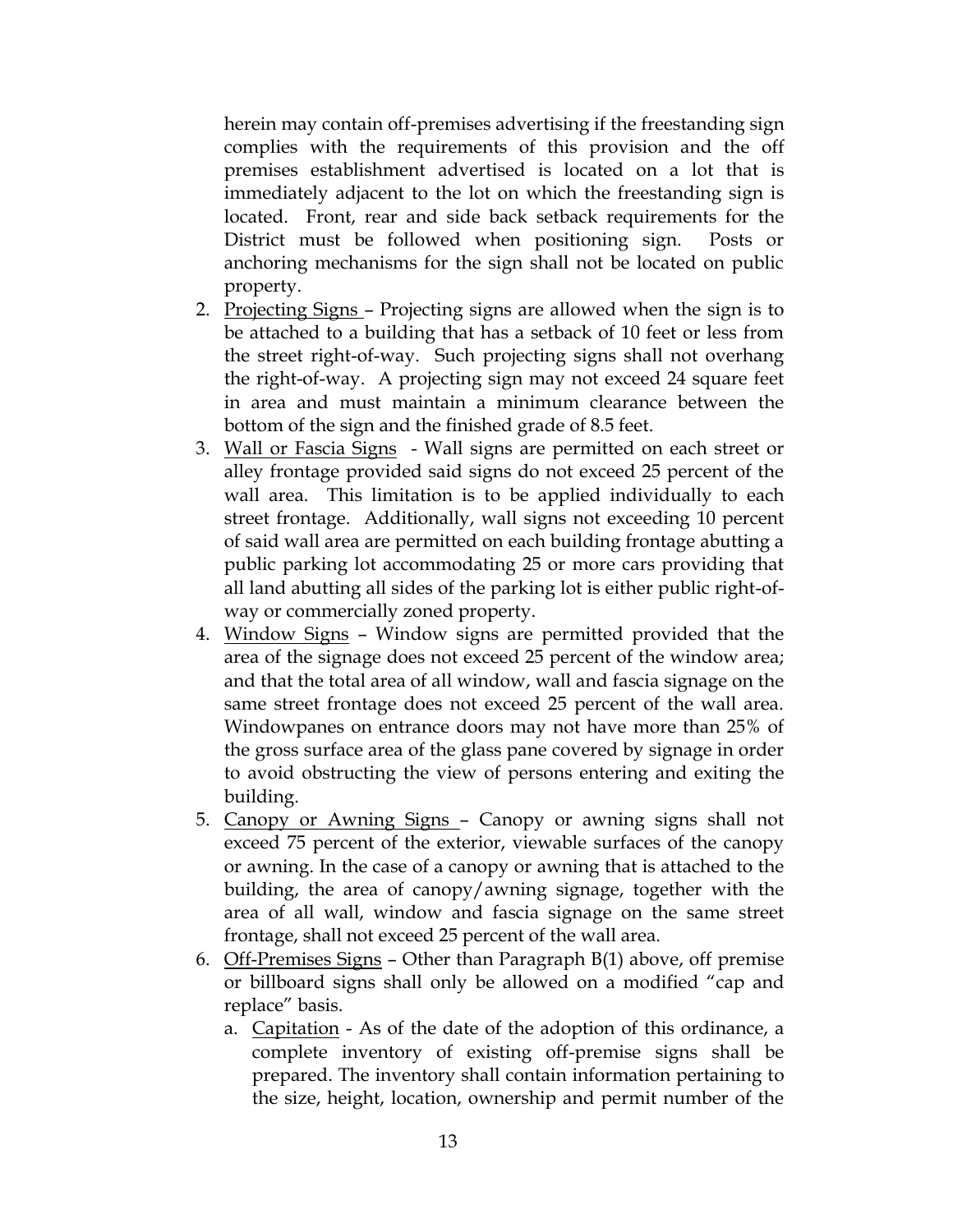sign. All inventoried signs may remain in place, as legal nonconforming signs, for as long as they are properly maintained and utilized (Section VIII). No additional signs are allowed. The inventoried signs may not be altered in such a manner as to enhance their size, to raise their height or to change their location.

- b. Replacement Inventoried signs may be replaced at the end of their useful lives, or earlier if destroyed by circumstances out of the control of the owner of the sign. All replacement signs must meet the sign requirements outlined in Section VI. B. 6. c. below. Any signs which are allowed to fall into disrepair, or which carry no commercial or public service message for more than 6 continuous months will be considered abandoned. Abandoned signs are a nuisance, must be removed pursuant to Section X under this Ordinance and will not be eligible for replacement.
- c. Requirements for Replacement Signs All replacement signs must meet the following requirements, as well as any requirements set forth in regulations promulgated by State or Federal governmental agencies.
	- 1. Location –

a. Highway 14/61 (the Pike) from 1,400 feet west of Twilite Street east to the City limits, on the south side of the roadway.

b. Highway 14/61 from Houston County 6 north to the City limits.

- 2. Height Maximum height is 20 feet above the centerline of the adjacent roadway.
- 3. Size Maximum sign area is 300 square feet per facing, not to exceed two facings. Double-sided signs shall be attached back to back. Signs connected at one edge, with the two faces forming an interior angle of 30 degrees or less shall be considered to be back to back.
- 4. Spacing 300 linear feet from any other such sign on either side of the street or roadway. Not closer than 300 linear feet from the intersection of two or more streets or highways as measured from the centerlines of the roadway intersection.
- 5. Identification All billboard signs shall have noted on their face the name of the firm, which manufactured the sign, and the sign permit number.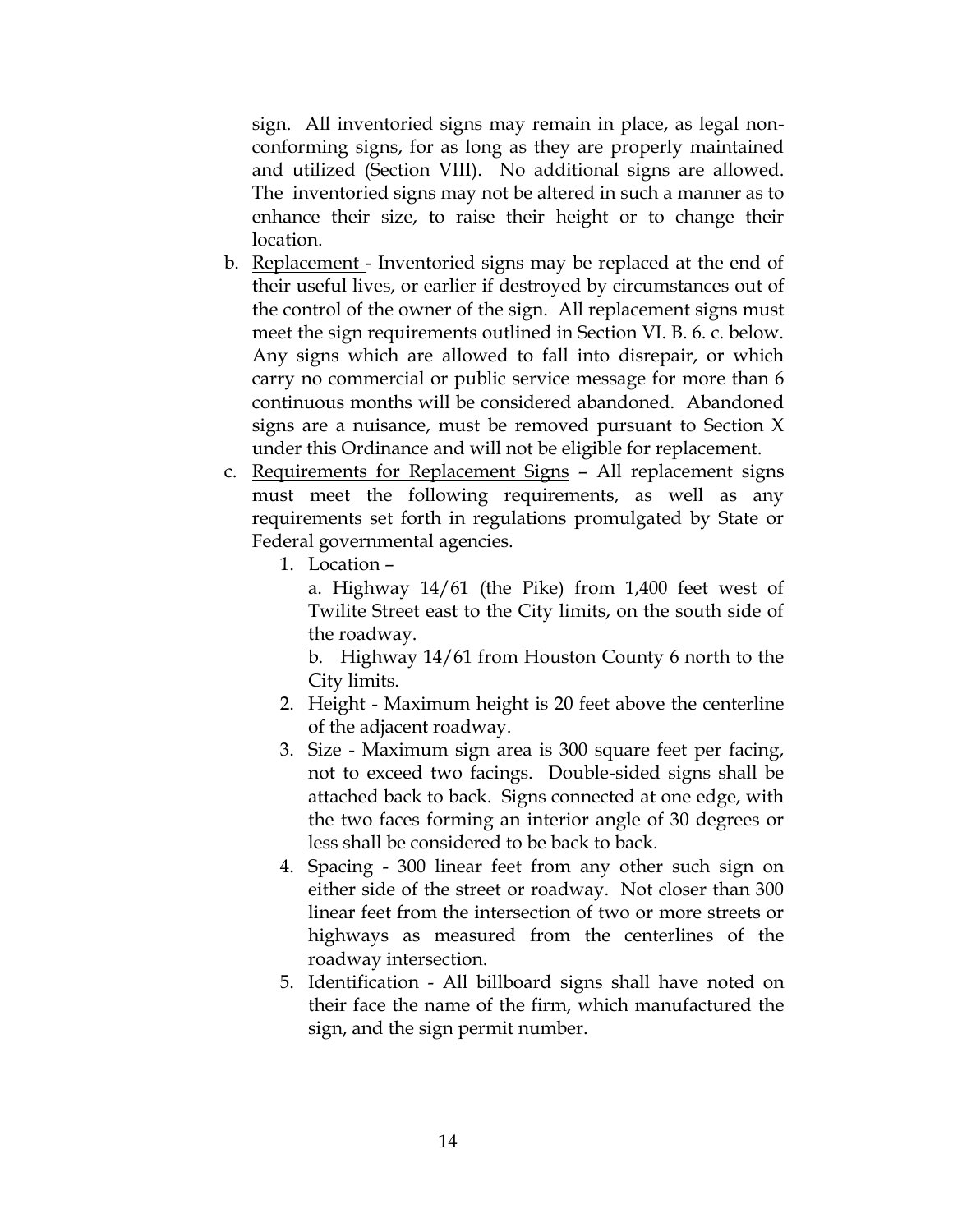# C. Residential

- 1. Home Occupations and Special Home Occupations One wall sign per dwelling, the maximum size to be 2 square feet. Standard house numbers used to identify the property are not considered to be home occupation signs.
- 2. Multiple Family Dwellings One wall or freestanding identification sign per building not to exceed 10 square feet in area. Freestanding sign must not exceed 5 feet in height nor be placed within 10 feet of any right-of-way.
- 3. Churches or other Conditional Use Buildings One wall or freestanding sign per building. Height and size restrictions shall be as outlined for signs in the Central Business District.

## **SECTION VII. PROHIBITED SIGNS**

The following types of signs are prohibited within the City of La Crescent.

- A. Animated Signs. Such signage is prohibited except as allowed for under "Temporary Signs" section 152.21 (H).
- B. Portable Signs. Such signage is prohibited except as allowed for under "Temporary Signs" section 152.21 (H). Signs painted on a commercial vehicle, if that vehicle is parked at a commercial premise or utilized in such a manner as to obviously and primarily constitute a static display advertising a business, product or service to the public, shall also be considered to be portable signs.
- C. Signs that violate general sign standards with regard to construction, maintenance, size, setbacks, illumination, obsolescence, placement, content and labeling. (See Section IV.)
- D. All other signs not expressly permitted by this ordinance.

# **SECTION VIII. NONCONFORMING USES**

Any sign legally existing and covered by a proper sign permit at the time of the enactment of these code provisions, but not conforming to the provisions hereof, is eligible for characterization as a legal nonconforming sign. It may remain, provided it is maintained according to the requirements set forth in the general sign standards, except for the following: it may not be expanded, raised in height or replaced, it may not be repaired or rebuilt if more than 50% of the structure is destroyed, and it may not again be used if use thereof is discontinued or abandoned for a continuous period of 6 months.

If a legal nonconforming sign is not maintained in good repair, the Building Official shall notify the owner thereof and order him to repair the sign within a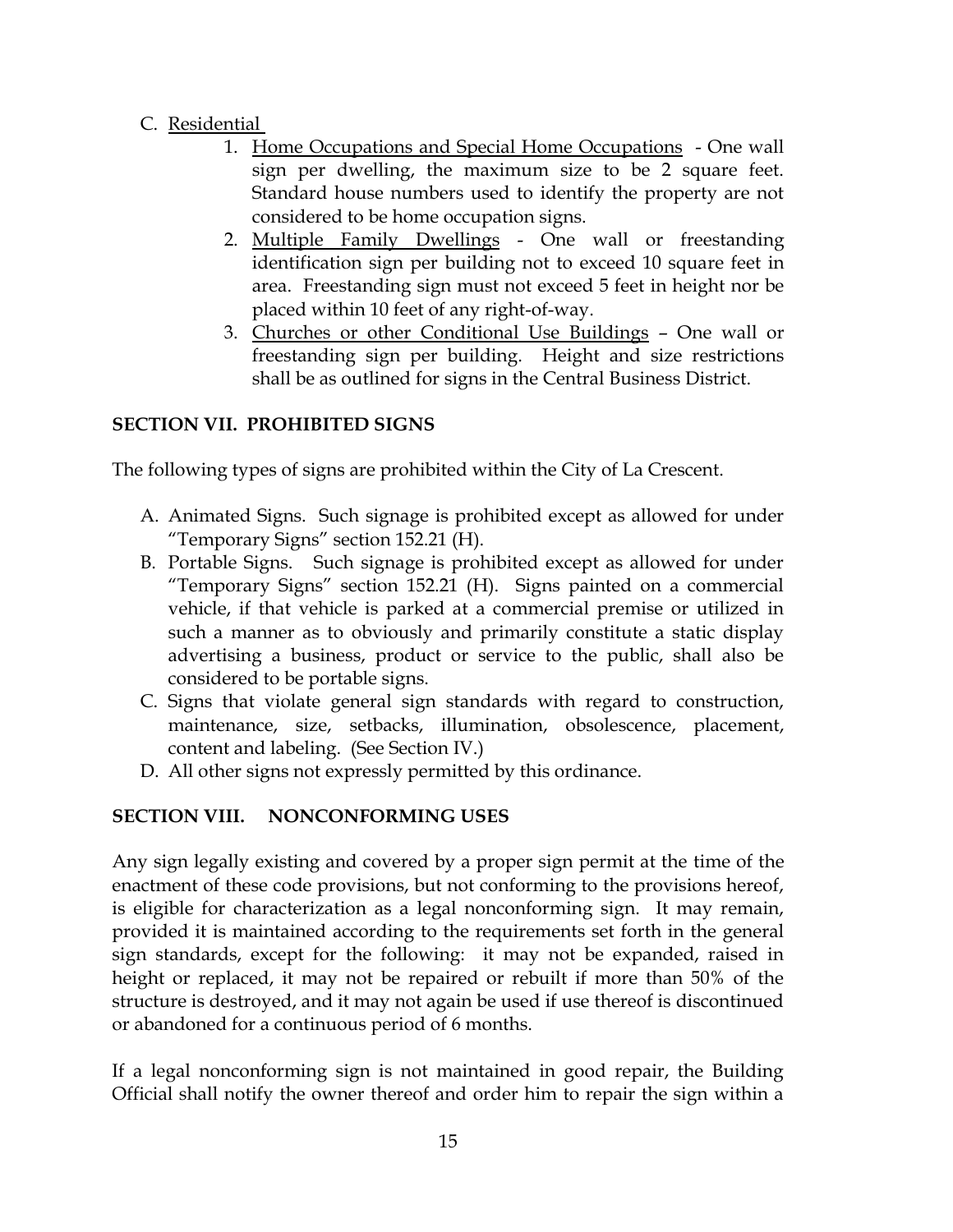specified time, not less than 30 calendar days. If the necessary repairs are not completed within the time specified, the Building Official shall notify the owner of the sign and the owner of the real property on which said sign is located that the sign must be removed from the property. See Section X.

If the Building Official finds that the sign has deteriorated to a point where it is valued at less than 50% of its replacement value, the Building Official shall notify the owner of the sign and the owner of the real property on which said sign is located that the sign must be removed from the property. See Section X.

## **SECTION IX. REMOVAL OF SIGNS**

Signs that do not conform to the sign ordinance, and which lack a regular or conditional sign permit, may be ordered to be removed. Any sign in the City which must be removed pursuant to any of the foregoing provisions, shall be taken down and removed by the owner, agent or person having the beneficial use of the building, structure or lot upon which such sign is located. Such removal shall be effected within 30 days after written notification is received from the Building Official ordering such removal. Upon failure by any such owner, agent or person to comply with such notice within the timed specified in such removal order, the Building Official with the prior authorization and direction of the City Council shall cause the removal of such sign. Any expense incident to such sign removal together with all expenses incident thereto including legal expense incurred by the City shall be paid by the owner of the land whereon the building, structure or property to which the sign is attached. The total expenses thereof, if not paid upon due demand, shall be certified by the City Clerk to the Houston County Auditor for payment as a special assessment against the land whereon such sign or structure was located. The owner of the property from which the sign is removed shall be presumed to be the owner of all signs thereon for purpose of implementation of the foregoing assessment procedure.

Nothing in this Section shall be construed to prevent the earlier or immediate removal, under the same provisions, of nonconforming signs which by reason of their lack of appropriate maintenance, hazardous location or some other reason are deemed by the Building Official of the City of La Crescent to be dilapidated, dangerous or in violation of the herein incorporated rules and regulations of some other authority having appropriate jurisdiction other than the City of La Crescent.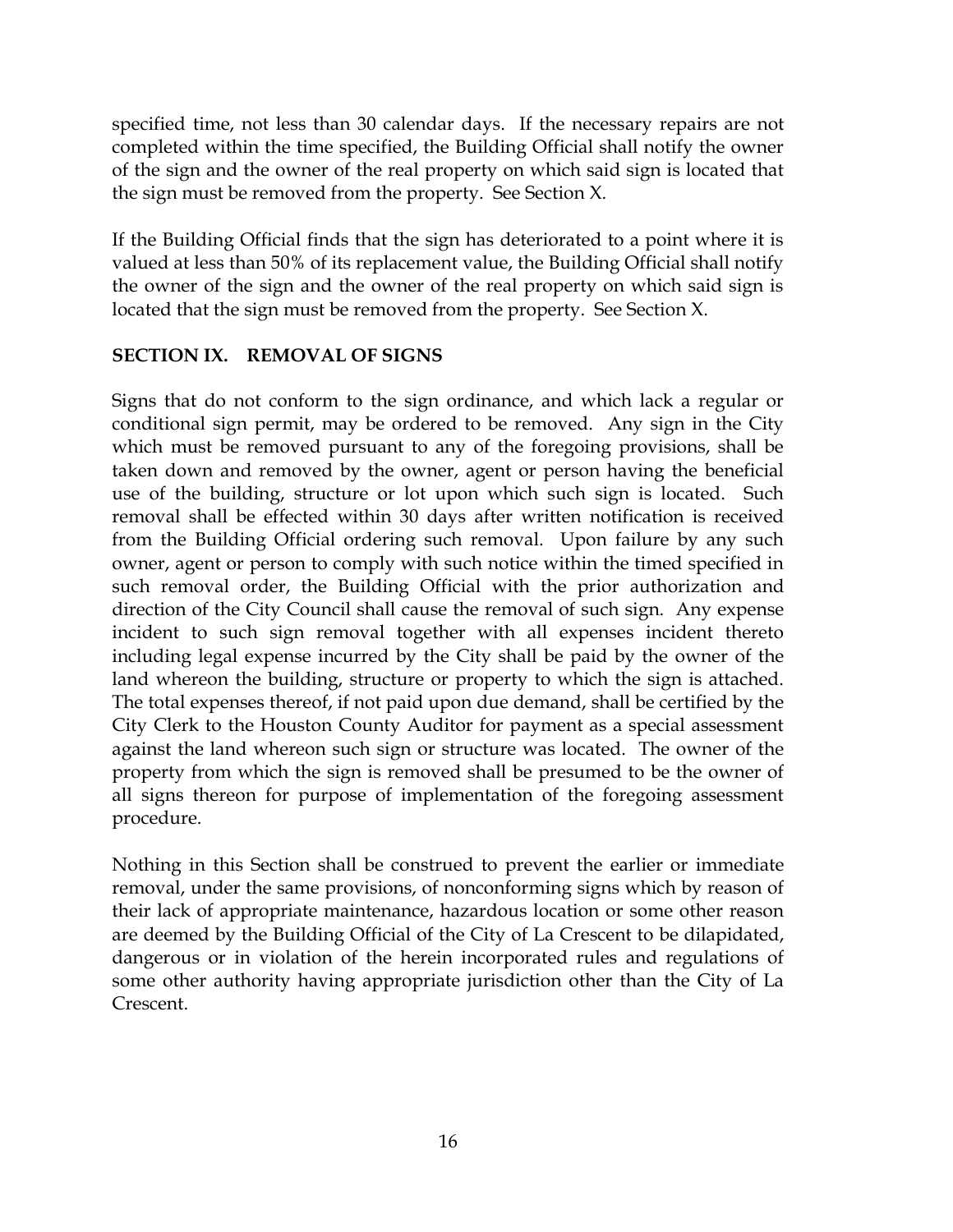### **SECTION X. PERMIT PROCESS**

If a sign requiring a sign permit under this Ordinance is to be placed, constructed or modified on a site, the owner or agent of the site shall secure a sign permit prior to the construction, placement, erection or structural modification of such sign. The process is outlined as follows.

- A. Permit Application and Fee: Permits shall be applied for on forms approved by the City Council, obtainable at the office of the City Building Official. Each application for a permit shall be accompanied by the required sign permit fee and must provide the following information:
	- 1. Name, address, telephone number and status of the applicant. The applicant must be the owner or agent of the building, structure or land to which or upon which the sign is to be placed or installed.
	- 2. Location of building, structure or lot to which or upon which the sign or other advertising structure is to be attached or erected.
	- 3. Dimensions of the proposed signage: area, height, and clearance over sidewalks. Dimensions of the building to which the sign will be attached, if applicable.
	- 4. Information relative to illumination of signage.
	- 5. Details about the placement of the sign in relation to nearby structures or roadways.
		- i. Evidence of MNDOT approval if required.
	- 6. Construction details to the extent requested by the City Building Official.
		- i. Two blueprints or ink drawings of the plans or specifications and method of construction and attachment to the building or in the ground.
		- ii. A copy of stress sheets and calculations showing the structure is designed for dead load and wind pressure in any direction in the amount required by this and all other laws and code provisions of the City.
	- 7. Name of person, firm, corporation or association erecting the sign.
	- 8. Such other additional information as the Building Official shall require in order to determine compliance with this Ordinance and other applicable code provisions of the City.
- B. Review and Approval: Upon receipt of a complete application and fee, the Building Official shall review same and within 10 days shall either approve the application and issue the permit or shall deny the permit if the sign fails to comply in any respect to applicable standards of this Ordinance. In the case of a rejection, the Building Official shall identify those sections of this Ordinance with which the sign is inconsistent.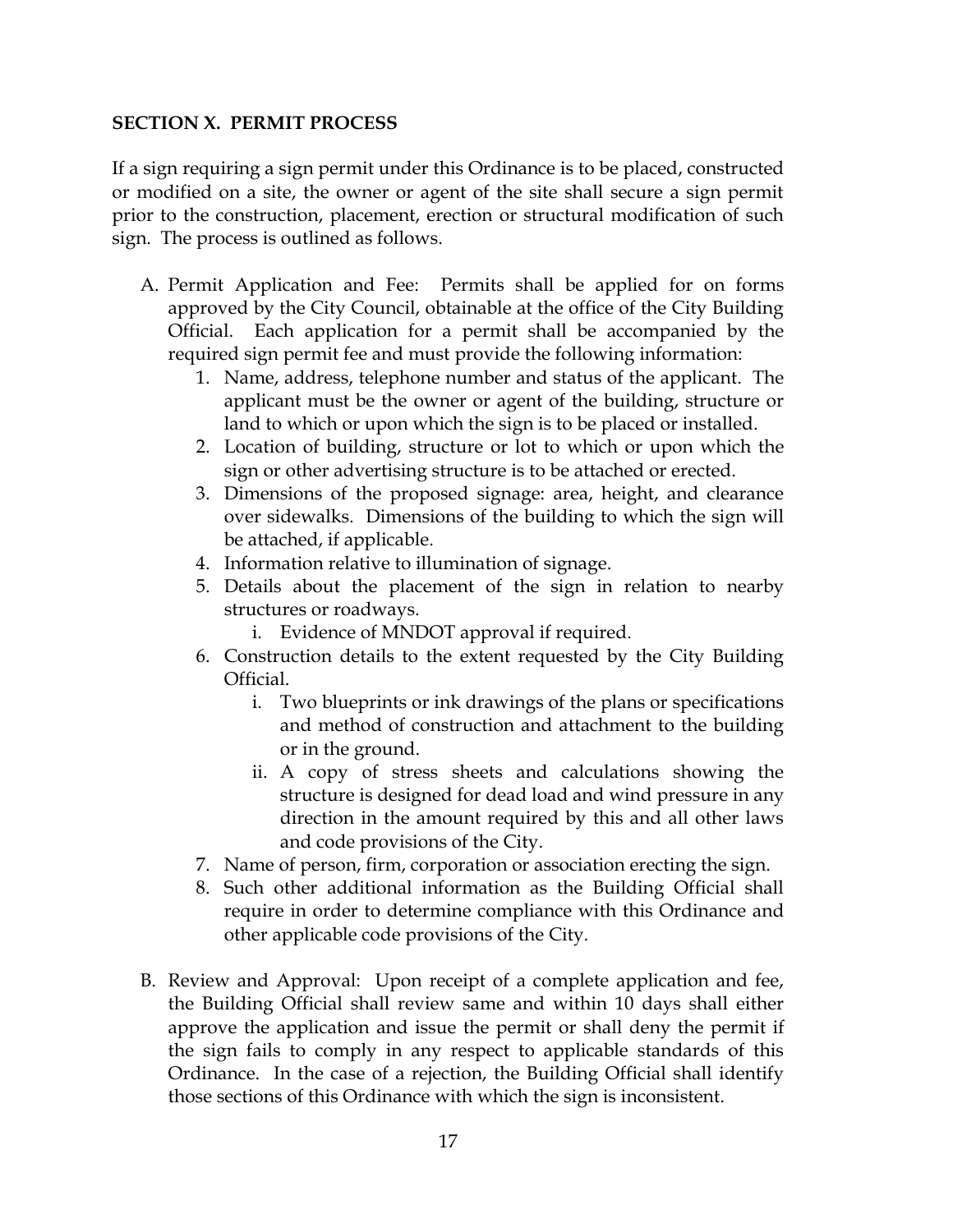C. Lapse of Approval: If an approved sign has not been erected or put into place within 6 months of the issuance of the permit, the permit shall lapse and be of no further effect.

### **SECTION XI. VARIANCES**

A variance is a modification or relaxation of the provisions of this Ordinance and may be granted in instances where it is determined that by reason of special and unusual circumstances unique to the individual property under consideration, strict enforcement of the sign ordinance would cause undue hardship, or that strict conformity with the provisions of this Ordinance would be unreasonable and granting a variance would be in keeping with the spirit and intent of the Ordinance. "Undue hardship" in connection with the granting of a variance means that the property in question cannot be reasonably used unless regulations otherwise applicable are modified and that the hardship is due to circumstances unique to the property and not created by the landowner. The variance, if granted, shall not alter the essential character of the locality, nor shall it be materially detrimental to the property owners in the vicinity. Economic considerations alone shall not constitute an undue hardship if reasonable use for the property exists. Applications for variances under the Sign Ordinance shall be made in a manner consistent with the rules for applying for variances under the Zoning Ordinances.

### **SECTION XII. ADMINISTRATION and ENFORCEMENT**

Violations of the provisions of this ordinance are misdemeanors and upon conviction thereof are punishable in accordance with the laws of the State of Minnesota. The City may, at its discretion, charge violations of this ordinance as petty misdemeanors in which case punishment upon conviction shall be in accordance with the laws of the State of Minnesota for petty misdemeanors. The City may institute actions in equity or at law to enjoin or abate violations and each day a violation exists constitutes a separate offense. All violations of this ordinance are nuisances and prosecutable as such and/or subject to injunction or abatement in an appropriate civil action.

The Building Official or any such other official as may be designated by City Council Resolution is vested with the authority to enforce the provisions of this ordinance. Institution of enforcement as misdemeanor or petty misdemeanor shall not preclude subsequent actions at law or in equity.